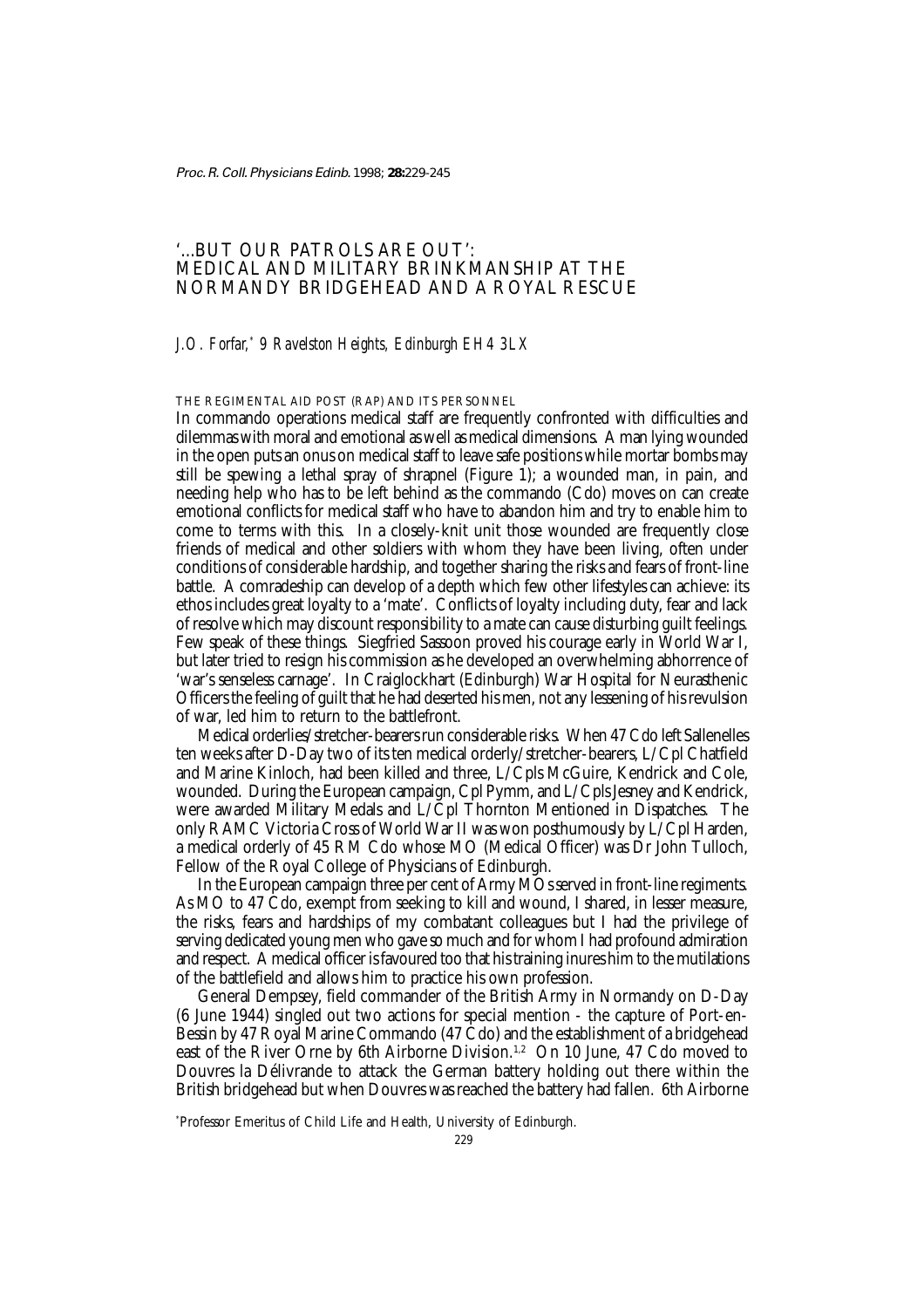Division beyond the Orne (Figure 2) was under severe pressure and the commando was ordered to move there to support it. On D-Day, 9th Parachute Battalion, reduced to only 150 men because many had been dropped outside the landing zone, had captured Merville battery suffering 65 casualties. The Germans counter-attacked and despite support from 45 RM Cdo the occupying force had to withdraw to the south of the village of Sallenelles (Figures 2,3,4).

#### SALLENELLES

On 11 June, 47 Cdo crossed the Canal du Caen over Benouville (Pegasus) bridge and the Orne at Ranville Bridge (Figure 3), the sites a few days previously of the first actions of the Normandy campaign. Like a flock of resting migratory birds the ground was covered with gliders (Figure 5). The night was spent at Ecarde, the RAP occupying Café Tabac. The owner was fulsome in his welcome and promptly removed all his stock!

Next day the march was to Le Plein (Figures 2,3) and along the top of the Breville-Amfreville-Sallenelles ridge, the scene of much fierce fighting involving the 9th Parachute Battalion, 45 RM Cdo and 6 (Army) Cdo. Determined counter attacks had been repulsed and dead German soldiers were scattered along the roadside (Figure 6). By a tree near the roadside, a 6 Cdo officer (Lieut Dillon) was found alive. He had been shot in the chest, was unconscious and profoundly hypothermic - which probably saved his life. Close by sprawled a dead German sniper who had apparently fallen from the tree, second in a shooting contest with Lieut Dillon. Four French members of 10 Inter-Allied (IA) Cdo with shrapnel wounds of the legs were also rescued.

As 47 Cdo advanced along the ridge a fierce battle was being fought around Bréville (Figures 2,3) by 3rd Parachute Brigade and tanks of 13/18 Hussars, of which I had previously been medical officer. The commando came under fire as it approached a prominent house on the outskirts of Sallenelles (Figure 7), now the eastern limit of the British beachhead; later we named this house 'Maison Chevigny' after the present owner who as Mayor of Sallenelles organised the erection of a Commando Memorial there (Figure 8). (The house has a Royal link with Britain - Mr Chevigny's son-inlaw, Sir Robin Janvrin, is Deputy Secretary to the Queen.)

Entering the Chevigny garden the commando came under intense mortar fire which killed one of the accompanying Royal Engineers and seriously wounded two others. The commando then deployed south of Maison Chevigny, holding the Sallenelles end of the ridge in a defensive position of slit trenches; northwards covering Sallenelles and eastwards an area beyond which La Grande Ferme du Buisson (La Grande Ferme), 900 yards away, was in no-man's-land. (Figure 3).

### A SUITABLE RAP

With the bridgehead stabilising it was necessary to establish a suitable RAP. The options were slit trenches in the open or Maison Chevigny which Colonel Phillips (later Major General Sir Farndale Phillips), the Commanding Officer (CO), did not wish to use for defence because of its isolated position. I decided to use it as the RAP. The CO did not demur. An austere man with a formidable military presence, decisive in command and a strict disciplinarian, he never quite knew how to handle an Army medical officer (I was the first to serve in a RM commando) with the executive authority which the latter possesses compared with Naval MOs to whom he had been accustomed. He nearly always trusted my decisions and even with reservations would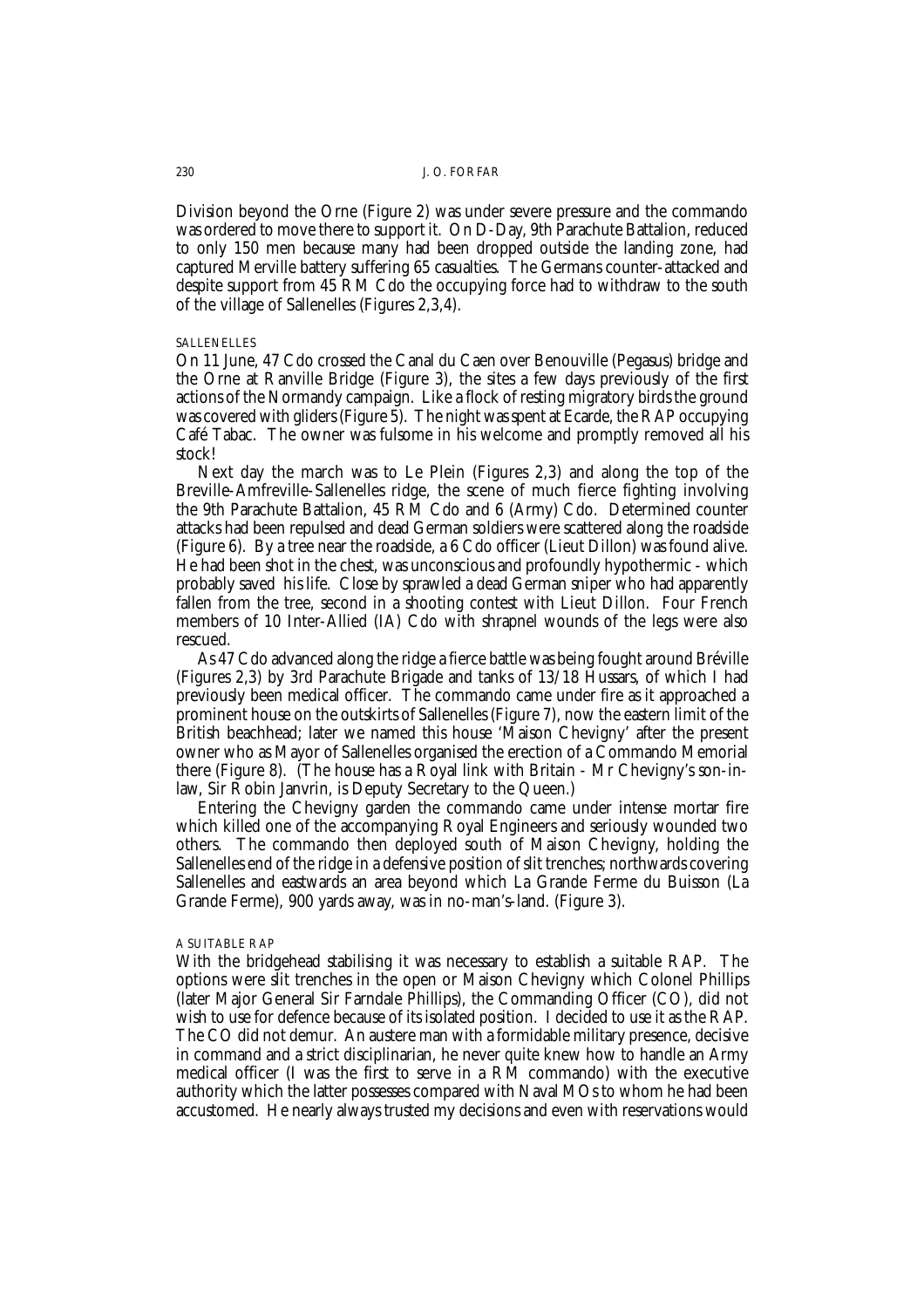respond with a quizzical expression and an uncharacteristically ambivalent remark such as, 'Doc, you are a prescriptive fellow'.

The house faced the enemy but barbed wire rolls were placed on the enemy side and across the road to Sallenelles, and mines laid beyond. Maison Chevigny had been used as a brothel and evacuated in haste. It was filthy, littered with women's clothing, uniforms, boots, helmets, webbing, leather belts, knives, forks, crockery, half-eaten food and makeshift beds. Imagination boggled at the possible state of dress or undress of those who had so obviously fled in panic from these quasi military activities as parachutists dropped from the heavens in the dead of night and began emerging from the Normandy bocage.

Rubbish was cleared out and sandbags placed over windows at ground level, excluding daylight from the basement which, partly below ground level, was relatively safe from mortaring and rifle fire. Four medical orderly/stretcher bearers, two MOAs (Marine Officers' Attendants) and two medical jeep drivers, slept on stretchers in the large basement room; padre and MO in a smaller basement room.

The basement was infested with rats which scurried about at night. Although a determined assault on them with anything which could act as a truncheon resulted in a number of casualties the rodent reserves were large. In the large basement room, overhead pipes led to an unused stove and the room's occupants often lay at night with a torch watching the antics of the rats as they balanced on or ran along the pipes. The Army's understanding of the realities of war had foreseen such a scenario. One of the more flamboyant lecturers at the Army School of Hygiene and Tropical Medicine had lectured on 'how to get a rat out of your sleeping bag before it does unmentionable damage to masculinity', a lecture which did not now seem so apocryphal as it had at the time. He counselled discretion; tactical advantage lay with the rat; fighting with a trapped rat inside a sleeping bag was unwise, attempts at manual extraction risky. The rat should be encouraged to leave quietly by creating an easy escape route through the mouth of the bag. A preventive nightly ritual of inspecting beds for 'cuckoo rats' proved effective.

Inevitably at Maison Chevigny there was lurking concern that we might be captured. Only rolls of barbed wire and some mines separated us from the enemy. One night as the padre and I slept on our stretchers in the basement there was a knocking, scraping noise at the small ground-level window above us. With the prospect that our defences had been breached and the usual method of entering a defended house - a grenade or a burst of automatic fire through the window - might be employed we dare not show a light or reveal any other evidence of occupancy. Had I been foolhardy in preferring the amenity of Maison Chevigny to the austerity of an earthy trench? We lay motionless, not a little apprehensive. The sound stopped and cautiously we shone a torch at the window. A large rat had been hurling itself at the glass in an attempt to escape and lay trapped and exhausted between window and sandbags.

To begin with, the large front room above ground level was used as the main medical room but movement across the glassless window too often resulted in a fusillade of shots, so the 'surgery' with its 'operating table'- a stretcher laid on two trestles - had to be moved to the large basement room. The house was frequently mortared, when anyone in the garden was at risk. On one occasion a shell went through the roof leaving a large hole. Lacking electricity, we relied on paraffin lamps. After we left a booby trap exploded when the electricity was restored.

At Sallenelles, unlike Port-en-Bessin where we had no transport, we had two 'medical' jeeps. Initially casualties were carried on a stretcher laid across the bonnet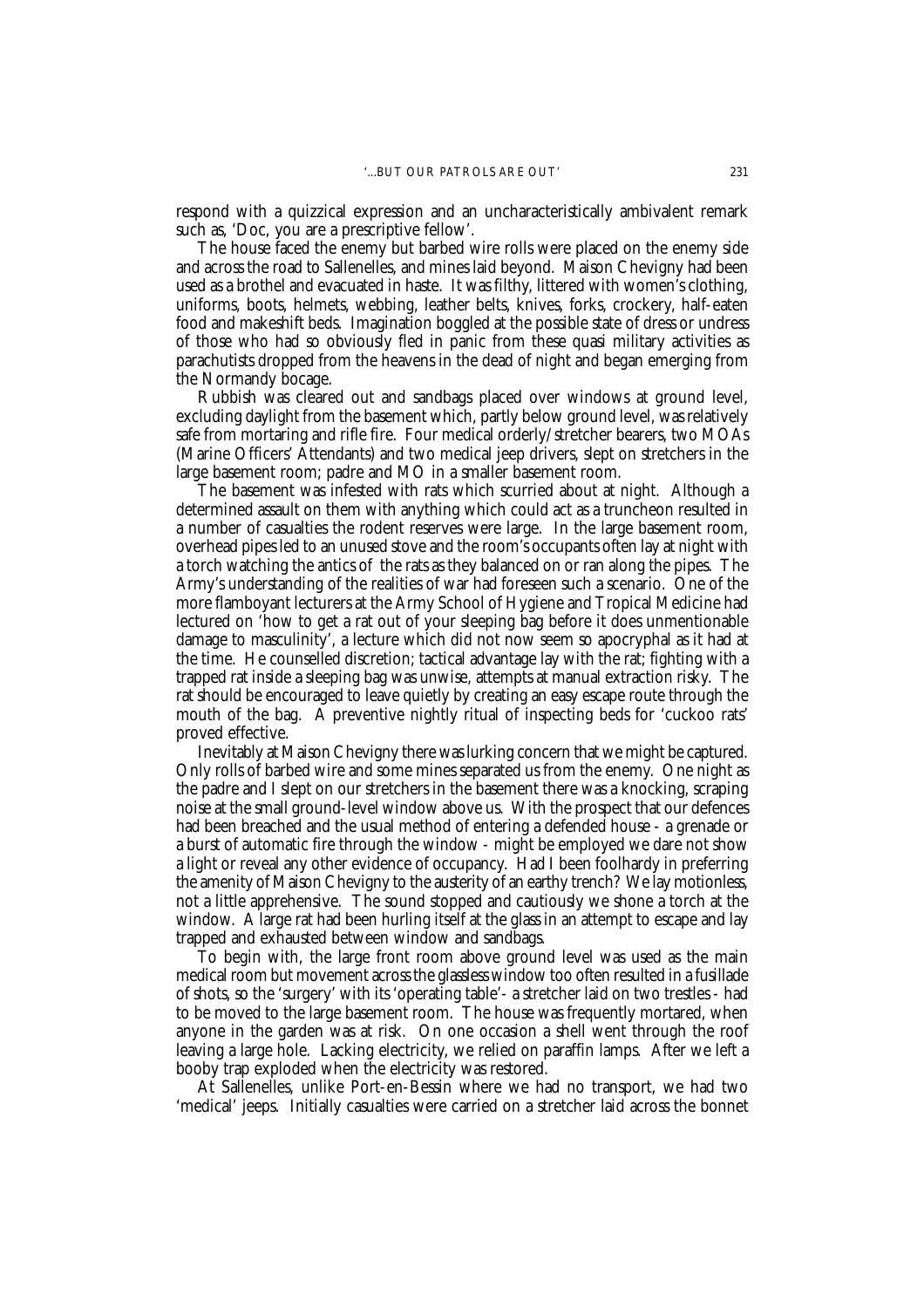(Figure 9) but as stretchers were longer than the width of a jeep casualties risked being knocked off. The next adaptation was a raised steel frame in line with the vehicle (Figure 10). This was more satisfactory but patient and stretcher had to be tightly strapped down because the height of the frame accentuated any tilting movement over rough ground aggravating casualty discomfort; and there was little protection from the weather. Our jeep drivers, Stow and Tarbin, therefore modified our jeeps by removing the rear seats and bolting on a steel frame made by REME (Royal Electrical and Mechanical Engineers) with a canopy extending to the rearward end of the stretcher (Figure 11). This arrangement greatly improved casualty comfort. Sadly, the 'Sallenelles Jeep' did not find its way into *World War Two Military Vehicles.*<sup>3</sup>

During the first four days at Sallenelles, Marine Tatton and Marine Maud (missing on patrol) were killed and 23 casualties treated for shrapnel or bullet wounds. On 16 June the commando's position was mistakenly bombed by the RAF, the bright yellow silk squares which we had for personal identification apparently unnoticed. The bombs, dropping with the high pitched screech and tearing explosion which identified them from mortar bombs, killed Sergeant Fuller, a German member of 10 IA Cdo attached to 47 Cdo who had distinguished himself at Port-en-Bessin,<sup>2</sup> and Marine Tullett.

On the same day a casualty was rescued in circumstances which elevated warfare above the disregard for human suffering which so often characterises it. An old Frenchman, despite the warning signs, tried to cross one of our minefields, trod on a mine and fell, wounded. His plight was seen by one of our officers, Lieutenant O'Brien who, unaware of the positions of the mines, immediately entered the minefield and carried out the old man who had sustained severe multiple injuries.

### PATROLLING

The main activity of both commando and enemy, at this time, was patrolling in noman's-land - military sparring rather than a main bout. Patrols would go out towards Sallenelles or to and beyond La Grande Ferme. Such warfare without major battles creates the impression in the media that little is happening, that 'all (is) quiet on the Western Front'. Reports often ended, as it seemed to the troops, in a somewhat apologetic note, '...but our patrols are out'. Patrolling, however, is a stressful form of soldiering carrying considerable risk. Those involved are operating in small groups, isolated from the main body of their colleagues, frequently in the dark. The Normandy bocage concealed friend and foe. The mine was the silent, deadly enemy; the ambush the hidden foe striking before any chance to reply: a rustle nearby could presage the arrival of a grenade: the shadowy figure suddenly looming up in the dark could be the enemy or, tragically, assumed to be such and prove too late to be a patrol from an adjacent British unit - one of our patrols suffered casualties in this way. A corporal leading a patrol carried total responsibility, not the limited responsibility he had when his troop officer was present. Patrolling seldom gave the sense of achievement which assault and capture of an enemy position gave. Although patrolling was unpopular there were individualists, human nocturnal predators, who preferred stalking at night to an open fight.

Patrolling was not without its amusing incidents. Night patrols sometimes stalked each other. On one occasion a member of a night patrol positioned himself in a tree close to one of the routes used by enemy patrols. As an enemy patrol approached he hurled a grenade from above but his aim and timing were poor. Dislodged from the tree by the blast, he was completely at the mercy of the enemy who, uninjured, were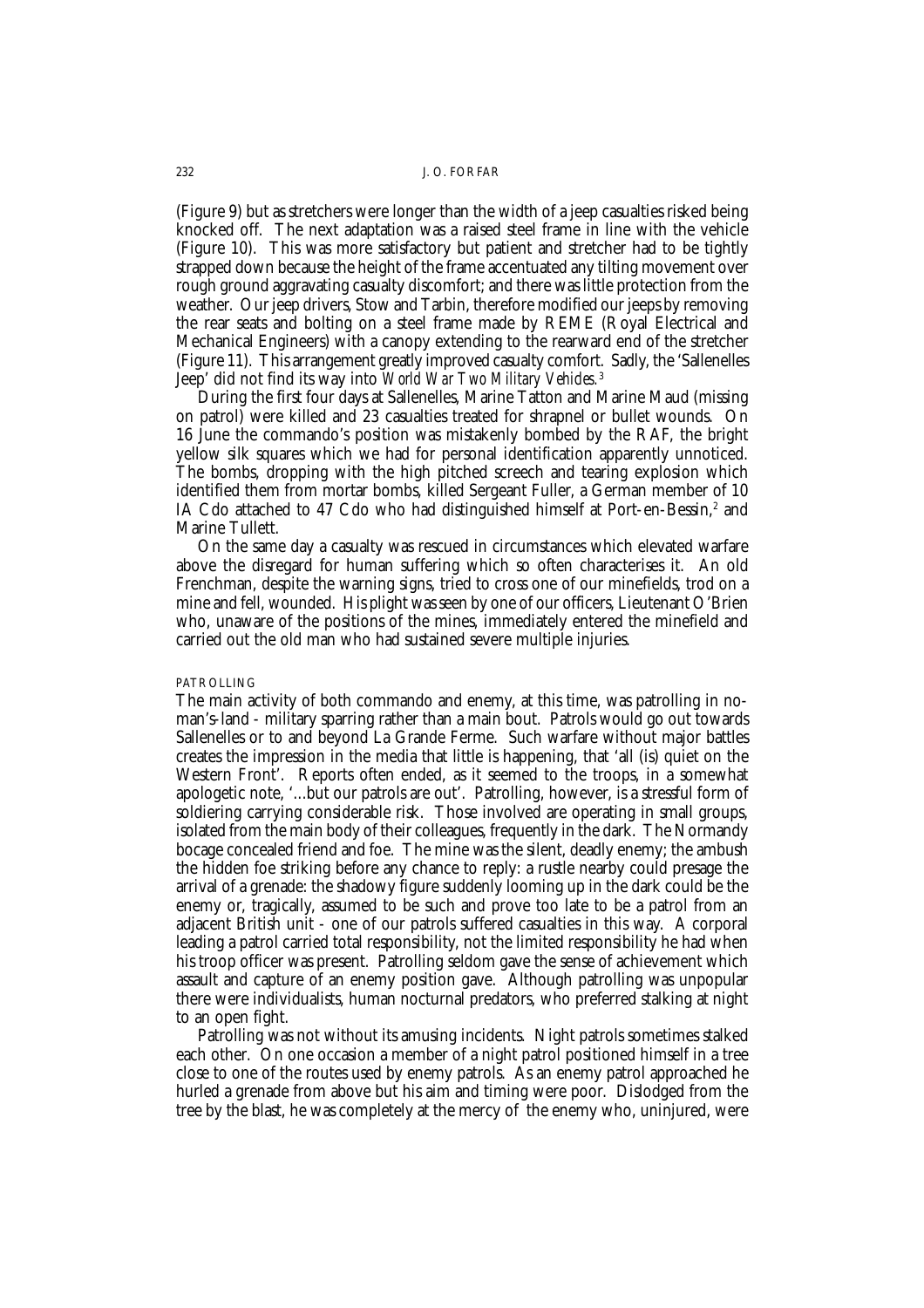as confused as he was and beat a hasty retreat.

One dark night a member of a patrol thought he heard the whispered word 'Müller' from behind. As he turned quickly two shadowy figures disappeared. Two Germans had been pursuing the patrol to find out a safe route through our minefield.

Because La Grande Ferme had been abandoned, the animals there were uncared for, cows unmilked. It was not unknown for a patrol to bring back a can of milk or occasionally for the yield to prove low - the Germans had been there first.

Once a patrol returning to troop HQ brought back a goose, tying its leg to a sapling pending 'processing'. The goose escaped into a minefield. At that point the troop commander, Captain Isherwood, appeared and ordered his troop marksman, a qualified sniper enjoying the title of 'Silver Spoon' to 'shoot the b\*\*\* goose'. From 25 yards Silver Spoon fired at the fluttering bird but through excitement or compassion missed. Before the position could be reassessed the field telephone rang - 'Spencer [the Adjutant] here; who fired that shot at the Colonel?' The erring shot had just missed the CO, now on his way to investigate this mutinous deed of arms. Lieutenant Bennett, observing the incident but, merely on a social visit, felt it better to beat a retreat rather than risk, even by association, the wrath about to be unleashed.

### THE FIGHTING PATROL (RAID) OF 18 JUNE

In static warfare, intelligence regarding enemy intentions is important and prisoners provide the best source of information. With that objective and to weaken enemy morale by demonstrating vulnerability to attack, a daylight raid was made on the enemy lines on 18 June. As the raiding party attacked they were subject to the ultimate test of the front-line soldier's discipline, courage and fieldcraft - his willingness to advance in daylight over an uncharted, probably mined, area against an enemy firing at him and wounding his colleagues. The raiding party reached and overran the forward enemy positions capturing eight prisoners, but at a high price. Marine Davies was killed and 26 others wounded, one of whom, Marine Zammit, died five months later from his chest and spinal injuries. L/Cpl McGuire, one of the medical orderly/ stretcher-bearers, had his left leg blown off at mid-thigh by a mine. He had entered the minefield to rescue a wounded marine who had himself trodden on a mine. As McGuire lay bleeding, he tied a tourniquet round the stump of his leg then dragged himself out of the minefield. Marine Didd suffered a penetrating sucking wound of the chest. Marine Dixon was hit in the face by a piece of shrapnel which ruptured his left eye. Marine Viner lost his left foot. Corporals Bryce and Mold suffered fractures, one compound. The remainder suffered mostly lacerations or penetrating wounds of the lower limbs or pelvis. Rescue was difficult because of the number who had been injured by mines and mortars in feet or legs and could not walk. All were rescued and taken to the RAP. A soldier's confidence that he will be rescued if wounded plays an important part in creating and sustaining morale.

Excision of destroyed tissue, patching of the sucking chest wound, bandaging, dressing, splinting and morphia were the order of the day. Dr John Tulloch has emphasised that if this type of first aid reaches them it is remarkable how few soldiers die of their wounds.4 Some of the seriously wounded were grey and shocked, little aware; others lay on stretchers waiting to be dealt with, quiet despite their pain and suffering. They were greatly helped by the padre, the Rev. Reginald Haw, whom they trusted because he shared their risks and understood their feelings: he recognised that front line soldiers tend to suppress contemplation of wounding but when it occurs can be apprehensive as to its outcome, an apprehension best met by an understanding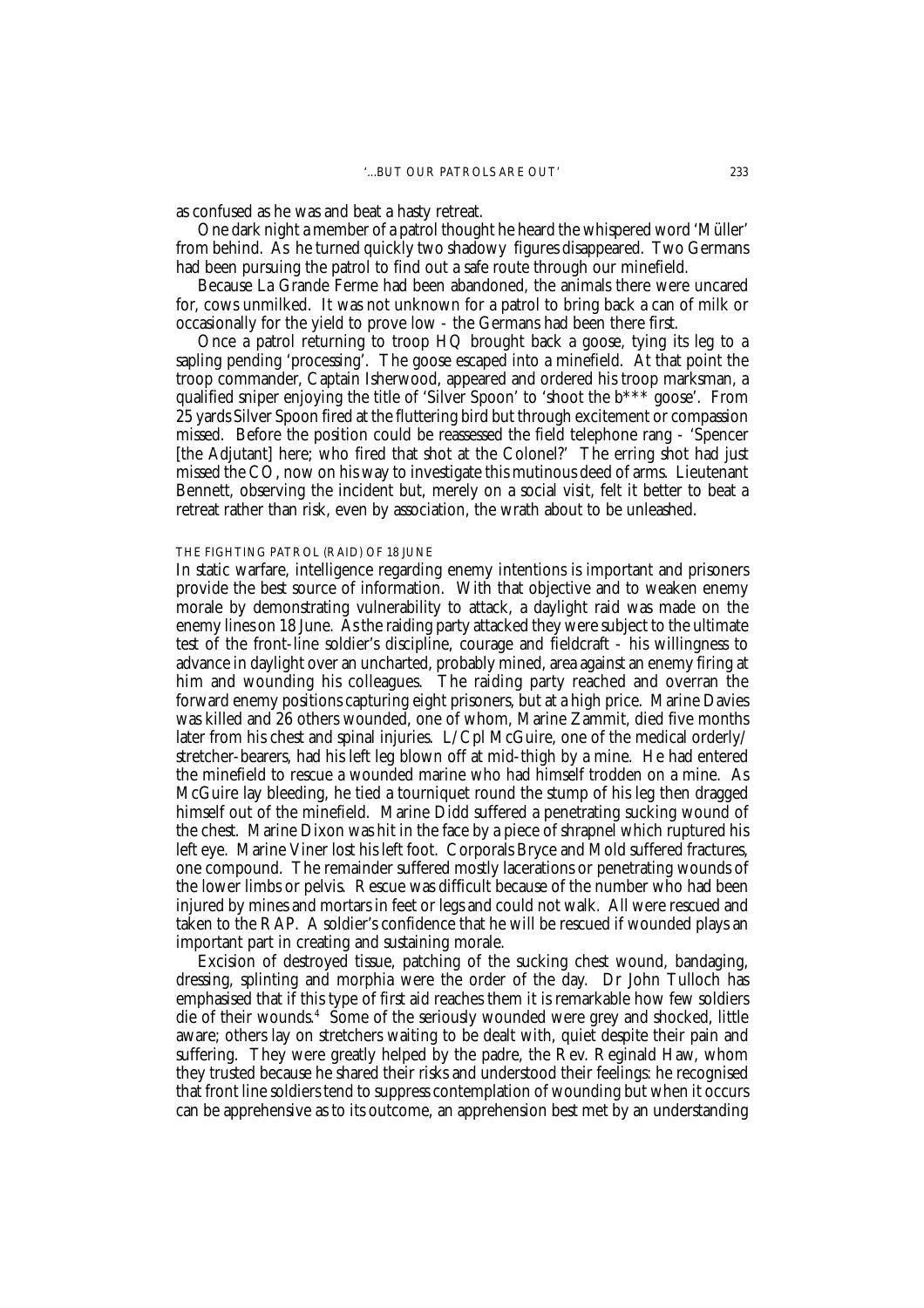voice and informed, sympathetic reassurance. All but one of the wounded had to be evacuated: our medical jeeps had a busy night.

Even amid bloodshed the British soldier's capacity for humour, no matter the circumstances, was not lacking. L/Cpl McGuire, Liverpool butcher in civilian life, managed to mutter to me as I removed dead tissue from the stump of his left leg that he had not thought that he himself would be the subject of butchery! Thirty-three years later when I wrote to ask him how life had treated him he did not refer to the loss of his leg and expressed no complaint or regret: his reply, ending 'I am content', seemed to indicate only satisfaction that he had done his duty.

On 19 June, 46 RM Cdo relieved 47 Cdo which returned to Ecarde. The MO of 46 Cdo did not initially use Maison Chevigny as his RAP, preferring slit trenches. While I was visiting him an officer and a marine taking cover in a slit trench were killed close by. A mortar bomb hit the side of the trench, burying the occupants who had not been struck by shrapnel but were dead despite being dug out within minutes.

The commando returned to the front on 24 June, was rested between 3 and 10 July and then returned again. Between 24 June and 22 July Lieut Whittaker, L/Cpl Young and Marine Smith were killed and 22 marines injured. Mines and mortars were mostly responsible.

On 7 July, a 450 bomber daylight raid was the prelude to the ground attack on Caen. From a vantage point close by we watched in awe for 90 minutes as wave after wave of Lancaster and Halifax bombers lumbered low overhead in a sinister procession shaking the ground with 2500 tons of bombs. As two bombers plunged earthwards we counted parachutes unsure what the total complement should be, and whether those dangling from them would land among friend or foe. Two other bombers, returning, had large holes in their wings. Seen two days later, Caen had been almost obliterated, streets and buildings merging in piles of rubble (Figure 12).

### CIVILIAN MEDICAL PRACTICE

Before D-Day the Germans banned doctors from the coastal region of France because of the ease with which, on their rounds, they could observe defence preparations and obtain intelligence information. MOs of the invasion forces had to give such civilian help as they could. At Sallenelles I had a small civilian practice. The medicaments available to a field MO officer hardly met the needs of civilian practice although there was an ample supply of the Army's panacea for all 'complaints medical' in the soldier, the 'number 9' (tablet) designed to cure by activating the most recalcitrant of bowels. Sergeant Leaman RAMC set about extending our pharmacopoeia. The Germans had left behind in Maison Chevigny large quantities of white sodium bicarbonate tablets presumably their debaucheries there had resulted in frequent indigestion - and with these as the substrate and a few colouring materials, mostly blue and red ink, plus water, Sergeant Leaman soon had a range of coloured tablets and 'mixtures' in the 'dispensary'. He averred that the prescription of the bicarbonate, red, white or blue, often led to benefit being attributed specifically to a pill or potion of a particular colour. I dismissed this as scientifically unsustainable. How satisfied would Sergeant Leaman have been with the conclusion of a serious research study published in the *British Medical Journal* 52 years later - 'Colours affect the perceived action of a drug and seem to influence the effectiveness of a drug.'5 Perhaps in his honour this should now be called the 'Leaman effect'.

The padre, incognito as such, frequently accompanied me on civilian visits. With his semi-bald head he looked, and was, older than me and was often assumed to be the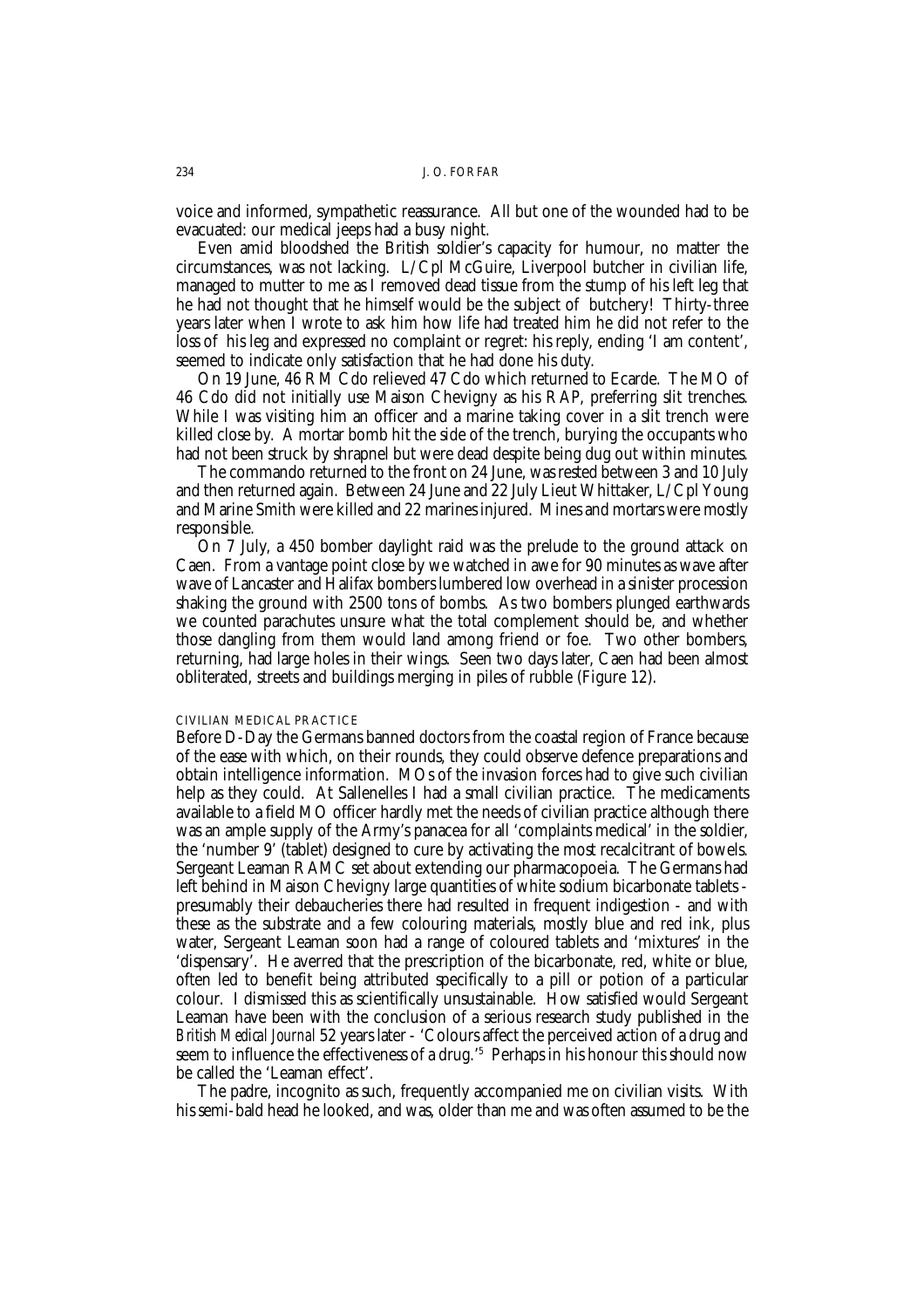'senior doctor'. He took great pleasure at such vicarious recognition, always explaining however, in grave but halting French, that he felt he should pass the case over to 'my junior colleague who happens to have a special knowledge of your particular problem'.

### THE FIGHTING PATROL OF 23 JULY

On 22 July the commando was ordered to send out a night fighting patrol to breach the enemy line beyond La Grande Ferme and take prisoners. Lieutenant O'Brien was to lead, accompanied by a recently-joined South African, Lieut. Collett, a German speaker, Corporal Terry, and 12 marine volunteers. A support group was to bring down machine gun and mortar fire on the enemy trenches ahead of the patrol. Marine Wetjen and Terry have described this patrol.

### *Marine John Wetjen*

Late on the 22nd, a 'dummy run' tested out the approach route beside which a thick hedge would offer concealment although deep water-filled ditches at its centre and sides created difficulties. The dummy run went off without incident and the raid was on. At 0330 hours the patrol set out, moving cautiously and silently. All went well until, close to the German lines, an explosion up front rent the night air. Lieut. Collett had trodden on an anti-personnel mine wounding himself and others. Alerted, the enemy opened fire, their fixed line machine guns trained towards the main commando site. As tracer bullets passed just above his head Wetjen reflected with grim satisfaction that they were probably shaking up those back at base! Surprise lost, O'Brien decided to rush the enemy lines. At this point the support group behind laid down fire on the enemy trenches with Bren guns, heavy machine guns and three-inch mortars. As the marines dashed in, firing automatic weapons and throwing explosive and smoke grenades, the outer trenches did not respond; they were either empty or their occupants dead - the marines did not stop to investigate. Reaching the rearward trenches two figures rose up: one was shot, the other an officer, the most desirable of prisoners, was wounded, put his hands up, and was hustled out of the trench. Wetjen and Marine Lloyd were ordered to give covering fire as the raiding party retreated with its prisoner and when the others seemed to be safely away they began to withdraw. But now the Germans were reacting more accurately, bringing down a heavy concentration of fire on the retreating patrol. The two marines had not gone far when they came upon Collett wounded in both legs. They half-lifted him so that his legs were clear of the ground and began dragging him back but had not gone far when a mortar bomb seriously wounded Wetjen in the left leg. Collett, unable to walk, had to be left and Lloyd helped Wetjen along. After about 50 yards they met two of the commando medical orderly/stretcher bearers who had followed up behind the patrol. One of them carried Wetjen (90 kg) with a fireman's lift, the other went back with Lloyd to Collett and carried him back.

At the same time, with several stretcher bearers, I went to the aid of two other members of the raiding party: Sergeant Gutteridge and Marine Warren known to be lying wounded beyond La Grande Ferme du Buisson. Gutteridge had also trodden on a mine and his left foot had been virtually blown off. Warren, nearby, had a compound fracture of his leg. Mortaring was continuing but falling wide. We bandaged them up, gave them morphia and brought them back on stretchers to a point which the medical jeep had been able to reach, thence to the RAP. There were 15 wounded men; 12 out of 14 from the patrol, two from the support group and the German officer. Eight were seriously wounded. Corporal Terry was missing.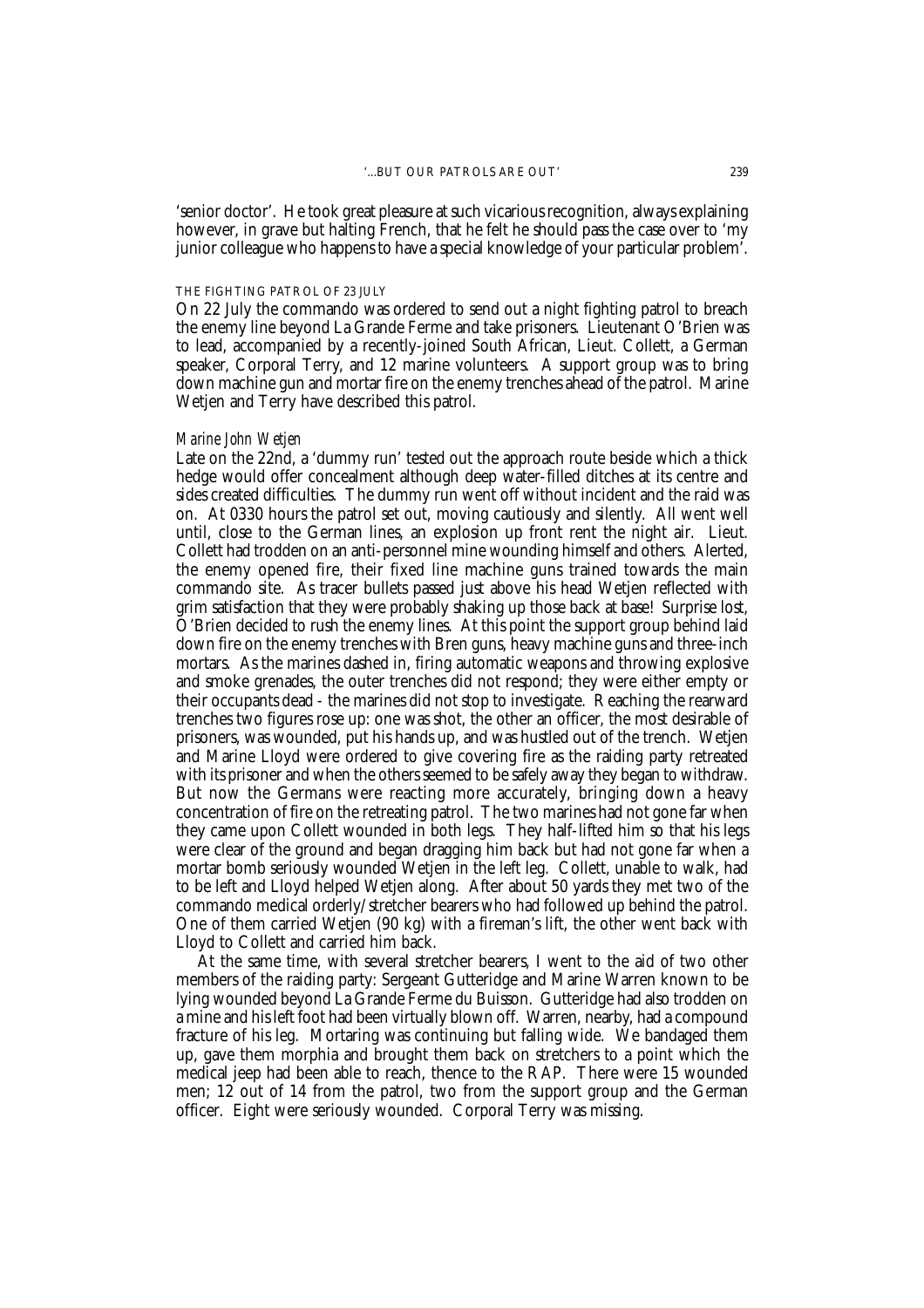Years later, attending a meeting at the Wellcome Institute the Commissionaire checking entrants looked up expectantly from the attendees list. It was Sergeant Gutteridge.

# *Corporal Peter Terry*

Just before D-Day, Peter Terry presented himself with Sergeant Fuller and three Germans - all refugees from the Third Reich and members of 10 IA Cdo - for attachment to 47 Cdo. As a linguist, Terry was in great demand for patrols at Sallenelles but for him patrolling had a sinister risk. As an Austrian escapee with Jewish antecedents his fate on capture, had his origins been recognised, would likely have been that already meted out to two of his captured 10 IA colleagues: interrogation and execution by shooting. Yet he had participated frequently, sometimes almost daily, in patrols, alone or accompanied, going out to La Grande Ferme from where the route beyond was usually along a hedge extending 200 yards outwards to another hedge which it joined at right angles, the so-called 'T junction' (Figure 3). Just beyond were the German forward positions. Only the raid of 18 June had been beyond that point.

Once, Terry observed two Germans, one cleaning his boots. He recognised them as Austrians because of their accents. Taking a risk he called to them from his hiding place. They seemed scared to hear his Viennese voice telling them that if they surrendered they would be sent to a camp in Canada - a magic word among disillusioned German soldiers. After further discussion, perhaps also cognisant of our safe conduct leaflets (Figure 13), they walked unarmed towards Terry's hiding place. Arriving back in the dark, Terry set them digging a new slit trench for himself before handing them over. He was impressed with the skill with which the digging was done, including entrance steps and a shelf for his belongings.

On the morning of 22 July, hearing a rumour that the commando might return to England, Terry got a lift to Amfreville where he had identified a French lady who would launder expertly for a few bars of 'real' soap. From a nearby farm he purchased some Camembert cheese which his father, now in London, greatly missed. Terry then returned for the afternoon 'stand to' in his slit trench - the frequent enemy mortaring at that time of day was always a possible prelude to an attack. That day there was no mortaring, but in the late afternoon the CO sent for Terry, informing him of the patrol and the need to capture prisoners for interrogation. The briefing suggested that this patrol had special significance. Because of his familiarity with the terrain, Terry was to lead the patrol up to the T junction.

Returning to his trench for a few hours sleep, Terry was wakened towards 2300 hours to be informed that he was needed to interrogate two deserters who had appeared at La Grande Ferme. They proved to be Poles who spoke little German. One had cut off the embroidered German eagle with swastika worn above the right breast pocket on the German uniform and was holding this up repeating '*Polski, Polski - nix Nazi*'. They informed Terry that they belonged to the 716th Infantry Division and, significantly, that they had been laying mines along a hedge leading from the forward German positions up to the German side of the T Junction, the very route the patrol was to follow. Terry passed this information through Lieut. O'Brien to Col Phillips, who decided with Brigade HQ that the patrol should still go on. Terry's apprehension was hardly allayed when he was told that he could write an uncensored letter and hand it to the post corporal who would post it if he did not return.

At 0200 hours, faces blackened with camouflage cream and armed with Tommy guns, 200 rounds of ammunition per man, grenades and flares the patrol moved off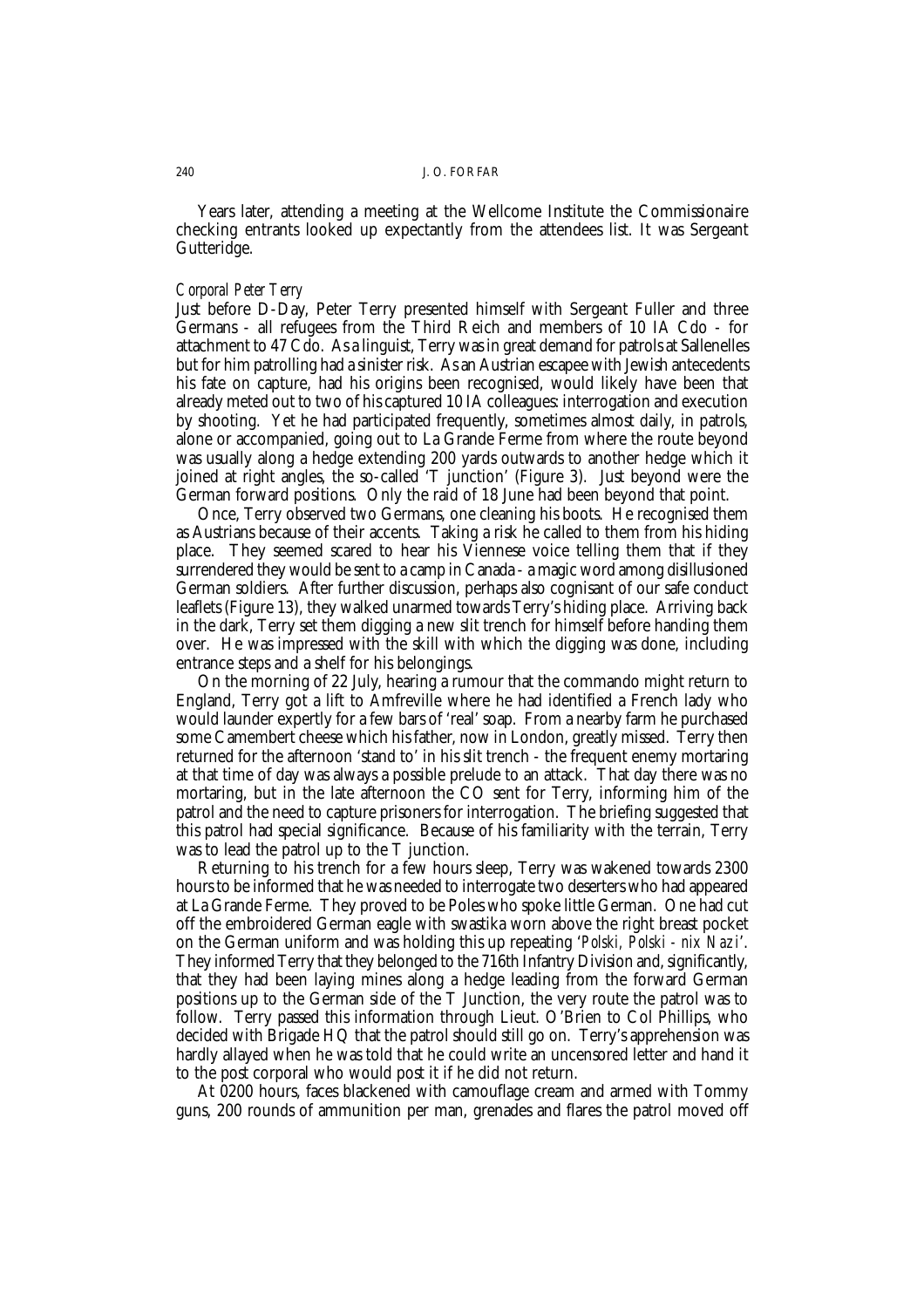from the sandbagged HQ, past the RAP and down the path to La Grande Ferme, secured for the night by an advance group. With some concern Terry noted something he had not seen before - stretchers leaning against the farm wall: this did not help his morale but he felt that at least preparations for rescue were being made. Leaving the farm at 0330 hours, Terry leading, the patrol moved along the hedge to the T junction. It reached this in ten minutes and lay on the ground for a while, listening. It then moved ahead along the outward continuation of the hedge beyond the T junction, Collett now leading. Terry describes what happened:

> I was about the middle, behind Lieut. O'Brien. Some minutes later there was a bright flash and explosion at the head of the column. We threw ourselves to the ground and Lieut O'Brien crept forward to investigate. Word was passed back that Collett had stepped on a mine and I heard him crying for help. There was eerie silence for a couple of minutes after which all hell broke loose. Tracer bullets came at us from the right and front, appearing in the darkness to come directly towards one and only veering off at the last second. Then a flare went up and in its light, 50 yards ahead, I saw two Germans running along the hedge away from us. One stopped, turned round and made a movement which I took to be the throwing of a stick grenade. Then the mortar fire began - possibly our support fire as well as that of the Germans. It all seemed to land on us and just as I got up to make for cover I felt something hitting my back and was thrown forward. I remember calling out, 'I'm hit' and realized that I was unable to get up to run to the hedge. Someone pulled me there and I came to rest on an incline inside it. I felt no pain but was fighting for breath. The wet trickle I felt on the left side of my back made me believe that something had pierced my heart and I lay on my stomach thinking I would die. I don't think I passed out but cannot remember anything until daylight.

> Looking over the edge of the incline I heard and saw some German vehicles moving along a minor road. I remember calling out, '*Ich bin verwundeter englischer Soldat. Brauche Hilfe*' ['I am a wounded English soldier. Need help']. Luckily they did not hear me and I decided to somehow make my way back to our lines. It seemed that all our chaps had disappeared or possibly were lying dead in the hedge. My main problem was breathing and making my way along the overgrown waterlogged ditch inside the hedge. I was making a lot of noise. After what seemed a long time, the hedge became impenetrable and I decided to risk making my way alongside it by the open field. By this time I was probably nearly half way between the T Junction and La Grande Ferme. I climbed up the incline and just then I heard small arms fire and felt something hitting me below the left shoulder, causing me to let myself fall back into the hedge and come to rest in the water. At that point I gave up. I do not know how long  $\bar{I}$  lay in the water, but at last I heard an English voice calling out, 'Is there anyone down there?' It was the Commando Brigade Major who had gone along the hedge looking for survivors from the patrol. He tried to extricate me from the hedge and called for help which came in the form of my friend Ian Harris of 10 IA Cdo attached to 46 RM Cdo in the same capacity as  $\tilde{I}$  to 47. They dragged me out of the ditch and to Captain Forfar's RAP. I remember a cellar with quite a lot of wounded men from the patrol, me on my stomach with the Padre holding my hand while Captain Forfar probed around in my back (Terry had a haemothorax). I was in a bad shape and required all my energy and concentration to keep breathing. When Captain Forfar prepared to give me an injection I feared that it would send me to sleep, preventing me from breathing. When I said this Captain Forfar replied, 'Don't worry. You won't go to sleep unless it is good for you'. It was the single most important sentence said to me and the first to calm me down. Later I found that Captain Forfar had removed such shrapnel pieces as he could but others are still safely embedded in my back and chest. I remember being carried out of the cellar on a stretcher, up the hill past our forward dugouts, from which our chaps called out encouraging words like 'Lucky you - for you the war is over', and then being strapped on the top of a jeep. Below was Collett, in great pain and thought to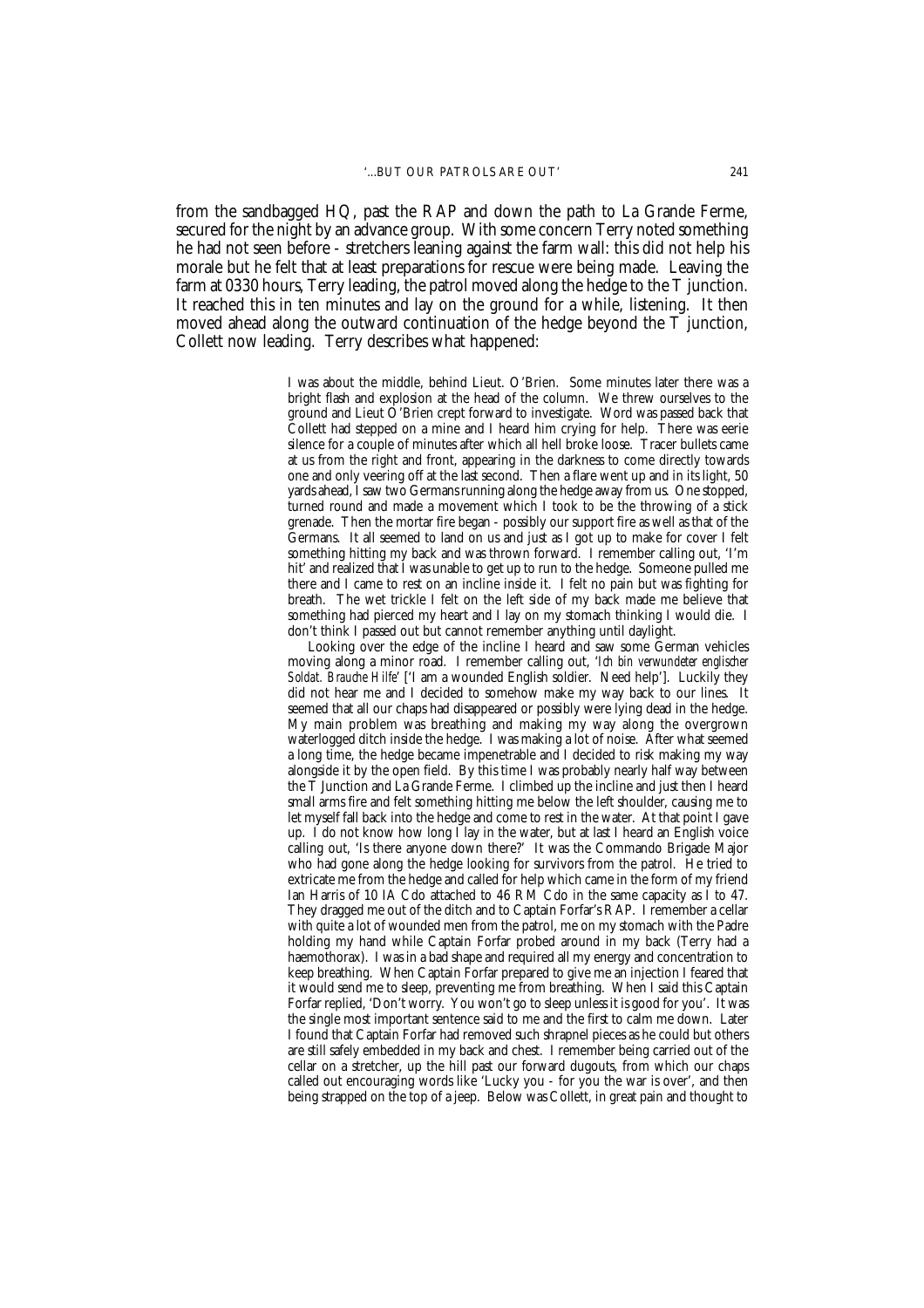have lost his left foot. Someone asked if there was anything I needed from my slit trench. I couldn't speak properly but managed to whisper 'Cheese....Cheese', and a few minutes later my haversack containing the Camembert was placed below my head as a pillow, to remain there with some embarrassing consequences for the best part of a week.

At the casualty clearing station at Douvres a 9mm bullet which had entered below Terry's left shoulder was extracted from his arm above the elbow (it had probably been fired by a member of 46 Cdo who, seeing someone coming from the enemy direction, thought he was a German). Evacuated to England, Terry lay on a stretcher on a nearby beach for several hours, soaking wet in pouring rain; he was taken off in a small craft in heavy seas, reached the comfort of a hospital ship and was admitted to hospital in Southampton to be discharged almost immediately into the top bunk in an improvised hospital train because the first German 'doodlebugs', or V-1 rockets, were falling. In the train, because of orthopnoea, he used the cheese-filled haversack as a means both of propping himself up and retaining the cheese. His proximity to the roof made sitting up and redressing of his wound during the three-day train journey virtually impossible, but he noticed that each time a nurse came near she grimaced and turned her head away - the Camembert was getting over-ripe. Fearing its confiscation he reassured an enquiring sister, untruthfully he admits, that his wounds had not been dressed since Normandy and were the source of the odour. Finally, arrived at Withington Hospital, he called the night nurse, told her the truth and asked her to store the malodorous Camembert in the ward 'fridge'. Breathing fresh air, even with one functional lung, was a relief. A week later, shortly before his parents were due to arrive to see him and receive the Camembert, the patients were served afternoon tea. To his chagrin the first patient served commented disparagingly on the 'smelly cheese' accompanying the biscuits. The prized Camembert for his parents was being distributed in 40 small pieces! Few of the patients ate it but Terry solemnly ate the little piece lying limply on his plate.

### A SALLENELLES PAINTING

The basement scene in Maison Chevigny on the early morning of 23 July must have impressed Col. Phillips and Brigadier Leicester when they visited the RAP as the CO had it painted when, after we had left Sallenelles, an official war artist, Leslie Cole, visited the commando (Figure 14). Various soldiers had to re-enact the positions of the wounded but Padre Haw, kneeling beside Sergeant Gutteridge, Hoskins (medical orderly) on my left, Tarbin (jeep driver) holding a torch as I probed Corporal Terry's wound and I were painted as we had been that night. The German officer lies supine, head towards the viewer. The artist then went back to Maison Chevigny and completed his drawings. The painting, entitled *Scene in a Regimental Aid Post in a Filthy Cellar at Sallenelles After Action*, is in the Imperial War Museum.

### THE ROYAL RESCUE, CORPORAL TERRY'S ESCAPE FROM AUSTRIA

Corporal Terry's experiences with 47 Cdo were not the first life-threatening events in his life. His father, Dr Tischler, was a Viennese physician who had also qualified in and practised dentistry: his mother, whose father had been awarded the title *Hofrat* (Court Counsellor) by the Hapsburgs for distinguished Government Service, came from a Jewish patrician family. Many of the Middle European élite were Dr Tischler's patients, but he also had a notable British patient, the Duke of Windsor. When in Vienna the Duke usually invited Dr Tischler and his wife to dinner at the Hotel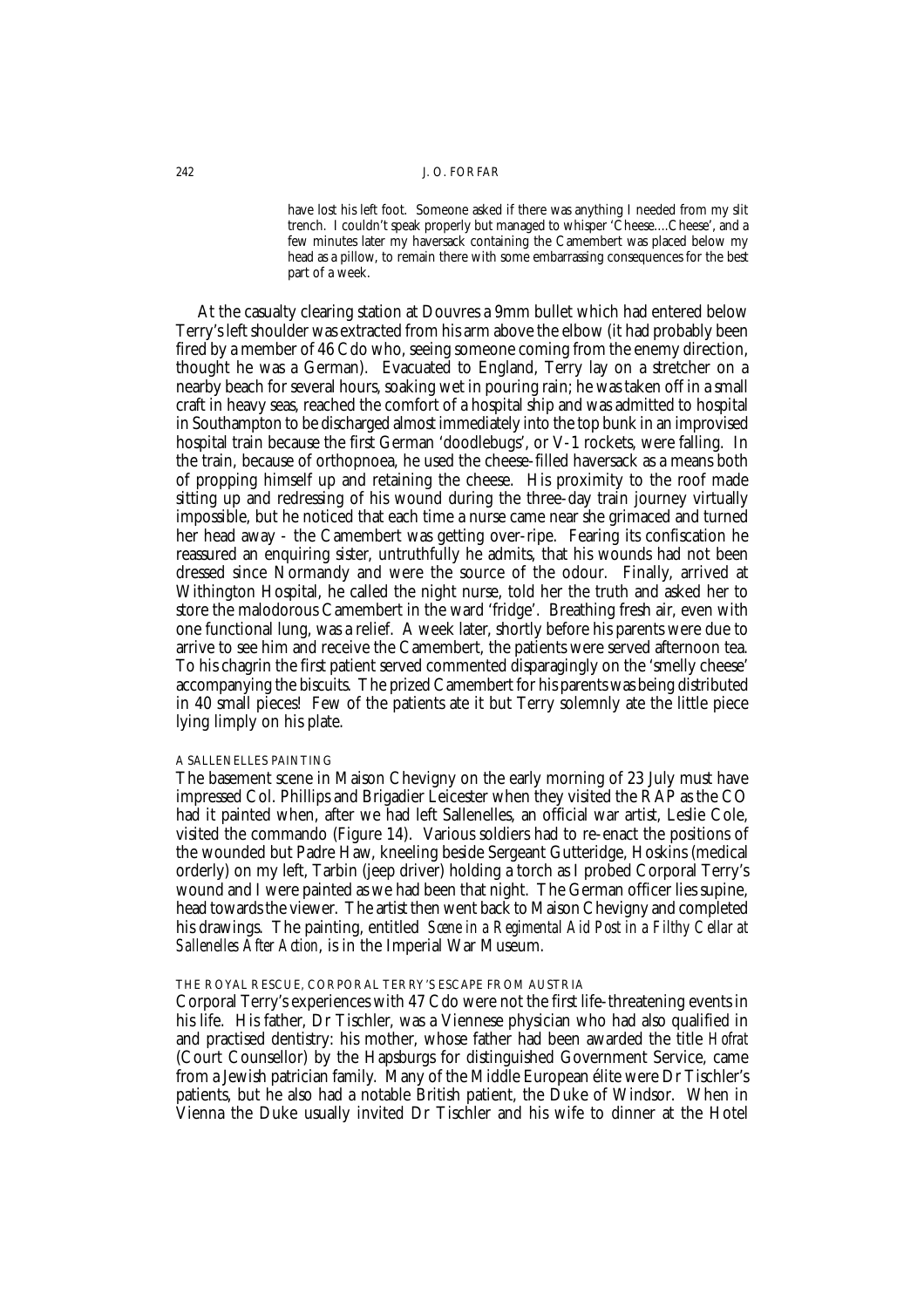Bristol. In 1936, on his twelfth birthday, Peter was introduced to the Duke and Duchess. Next day a birthday present - a bicycle - arrived from them.

The Tischlers were anglophile and Peter was sent to a boarding school in England (Frensham) at the age of 12. He returned to Vienna for the Easter holidays in March 1938 in time to hear the Austrian Chancellor Kurt von Schuschnigg announce the German invasion of Austria over the radio: 'I yield to brute force' he said, his voice breaking with emotion. That night Dr Tischler had a telephone call from the south of France: it was the Duke of Windsor asking if he could be of help and urging Dr Tischler to leave the country. Dr Tischler appreciated this 'kind and generous offer' but did not take it up. Two days later, from the balcony of his house, Peter Terry watched the German Army enter Vienna. He did not return to England as his father felt that the family should remain together and hoped that the Nazi excesses would pass.

About the same time another of Dr Tischler's patients, an ambitious 46-year-old Viennese attorney named Seiss-Inquart, sprang to prominence. Having hidden for years, his fanatical belief in a greater Germany and his association with the Nazi party his true colours were now revealed. He was announced as the Minister for Austria. Hitler described him as an 'extraordinarily clever man, as supple as an eel, amiable and at the same time thick-skinned and tough'. When Poland was overrun, Seiss-Inquart became its second-in-command, and when Holland was overrun the all-powerful State Commissioner of that country. As such he presided over a system in which 120,000 Dutch Jews were dragged away to extermination camps (104,000 dying there), 5000 other Dutch men and women died in prisons and concentration camps, 2,800 Dutch citizens, including a few women, were executed and 550,000 Dutch men were forced to work in the Third Reich (30,000 never returning) or in Holland for the Nazis. He implemented a policy which deprived Holland of food and caused the Dutch Hunger-Winter of 1944-45 in which 18,000 died of starvation. $^{\rm 6}$  In the end he disobeyed Hitler's final vindictive order to destroy Holland. At the Nuremberg trials (Figure 15), although a barrister, he surprised the Court by showing little will to defend himself and unlike many of his co-defendants, did not seek to blame them and others. In his final testimony he remained loyal to Hitler:

> To me he remains a man who made greater Germany a fact in German history. I served this man. And now? I cannot today cry 'Crucify him' since yesterday I cried 'Hosanna'.

Last in the queue of the major war criminals waiting to mount the gallows his final words were:

> I hope this execution is the last act of the tragedy of the Second World War, and that a lesson will be learnt so that peace and understanding will be realised among nations. I believe in Germany.7.

When Vienna was occupied, Seiss-Inquart gave Dr Tischler a document stating that he was not to be molested or his house defaced by anti-Jewish slogans. A few weeks later, assuming protection from this, Peter and his father, walking in Vienna's Prater Park unadorned by the aluminium swastikas which identified non-Jews, were surrounded by brown-shirted Nazi thugs. Glancing arrogantly at Dr Tischler's document the brown-shirt leader declared that it did not apply to Peter and took him away, his father following. Both were forced to join thousands of Jews who had been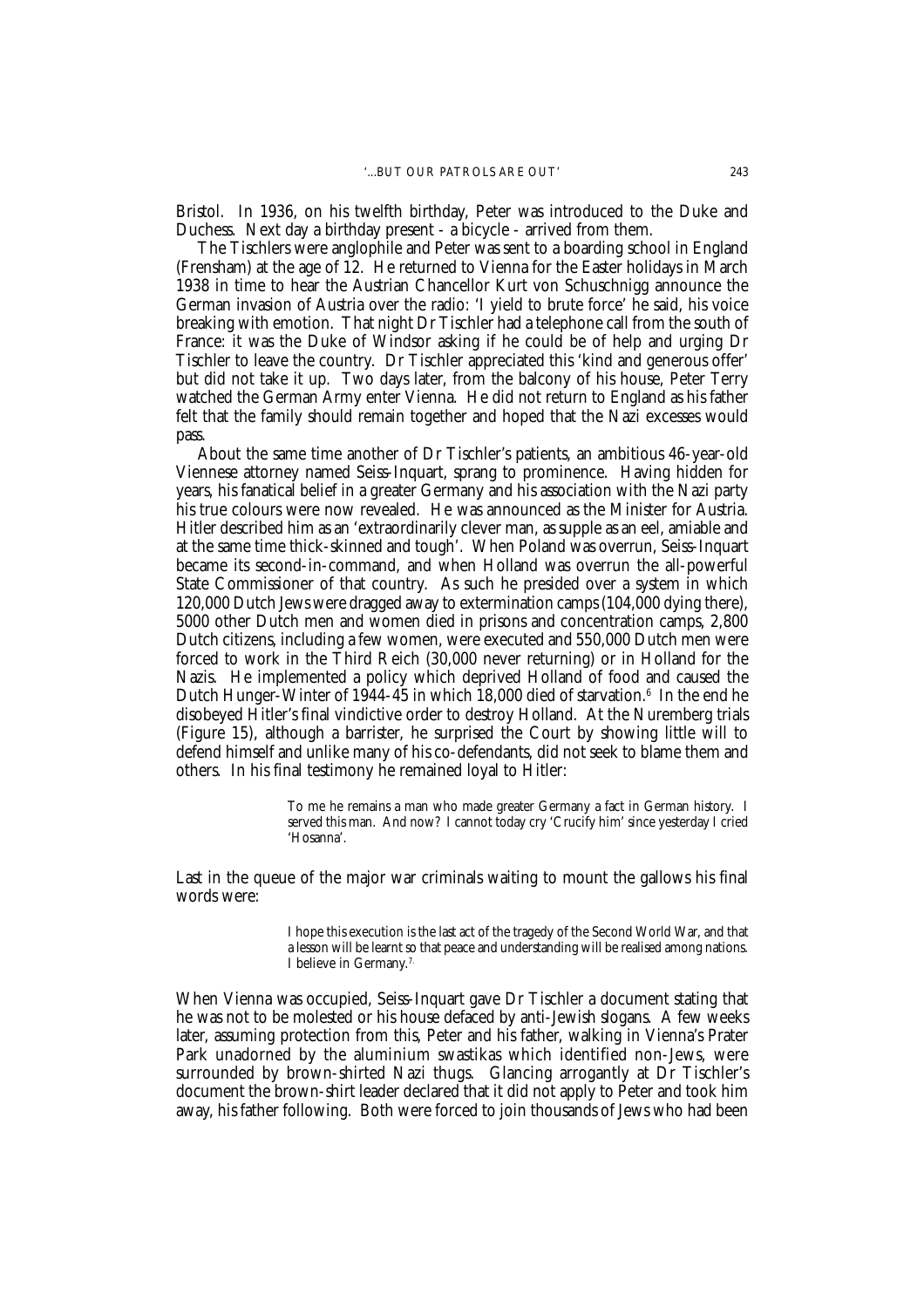rounded up and for several hours were subject to all manner of indignities, including having to stand among a mob screaming anti-Jewish insults at them and being made to scrub anti-Nazi slogans off the streets. Later, the Jews were made to stand facing the Danube canal, threatened that if they turned round they would be shot. When Peter did surreptitiously glance round the brown-shirts had disappeared, replaced by taxis whose drivers saw the prospect of rich takings from people whose one aim was to escape as quickly as possible!

That night Peter's father's said 'Now we must leave', but for Jews it was virtually impossible to obtain a visa. Would the Duke of Windsor still be willing to help? Before that hope could be explored fate struck: on the next day Dr Tischler was arrested and taken to Gestapo headquarters. A male servant he had earlier dismissed because of Nazi party membership had denounced him. In a Gestapo cell Dr Tischler was filled with foreboding. His interrogator always began, 'Are you the Jew Tischler?' Then one morning a miracle happened. The interrogator entered his cell and, as never before, addressed him as 'Herr Doktor'. He then led him through the Gestapo building and out into the street where, to his astonishment, he was ushered into a car flying the Union Jack and taken to the British Embassy. The Duke, enquiring of his predicament, had arranged his rescue. Under the Duke's patronage he completed the formalities necessary to leave the country, travelling about Vienna in a car flying the Union Jack, immune from the molestations of roving bands of uniformed Nazis and their opportunistic camp followers. The Duke sponsored the British immigration affidavit and when the Tischlers reached London they were met at Victoria Station as welcomed and honoured guests by the Duke's Secretary, Sir Geoffrey Thomas. But for the Duke, the Tischler family would probably have perished in Auschwitz. They believe that the Duke's efforts in helping those who would otherwise have suffered death or Nazi persecution have not been adequately recognised. In Britain, Dr Tischler joined McIndoe's plastic surgery unit at East Grinstead where his skill in oro-facial surgery was put to good use.

Peter Terry succeeded in enlisting in the British Army in 1943, and after many frustrations was accepted as a volunteer into 10 IA Commando, being seconded to 47 Cdo just before D-Day. As an escapee from the Nazis he had to have a new name, 'Terry', and a cover story - that his mother was Austrian and his father a former member of the British Consulates in Vienna and Geneva where Peter acquired fluency in French and German. Before joining up he attended, as 'Tischler', the Architectural Association in London where a fellow student was one Stickings. To his consternation, one of the first people he met on joining 47 Cdo was Stickings, now a Lieutenant. He had to beg Stickings never to use the name from which, literally on pain of death, he was trying to dissociate himself.

Post-war, Terry graduated at Cambridge, becoming a successful business man in Britain and the USA where, nearly 50 years later, he heard of an article in the *Proceedings of the Royal College of Physicians of Edinburgh* which dealt with Port-en-Bessin where he had been during the War.<sup>2</sup> Pursuing this, he found to his astonishment that the author was the doctor whose syringe in the basement of Maison Chevigny had filled him with such apprehension. Such is the worldwide presence of the *Proceedings*.

### THE LAST OF THE BRIDGEHEAD

On 1 August the commando advanced to Le Plein/Amfreville and on 6 August to Sannerville, close to Troarn, from where it was subject to heavy shelling and mortar fire. Aggressive patrolling and harrassment of the enemy was demanded. Lieut Borne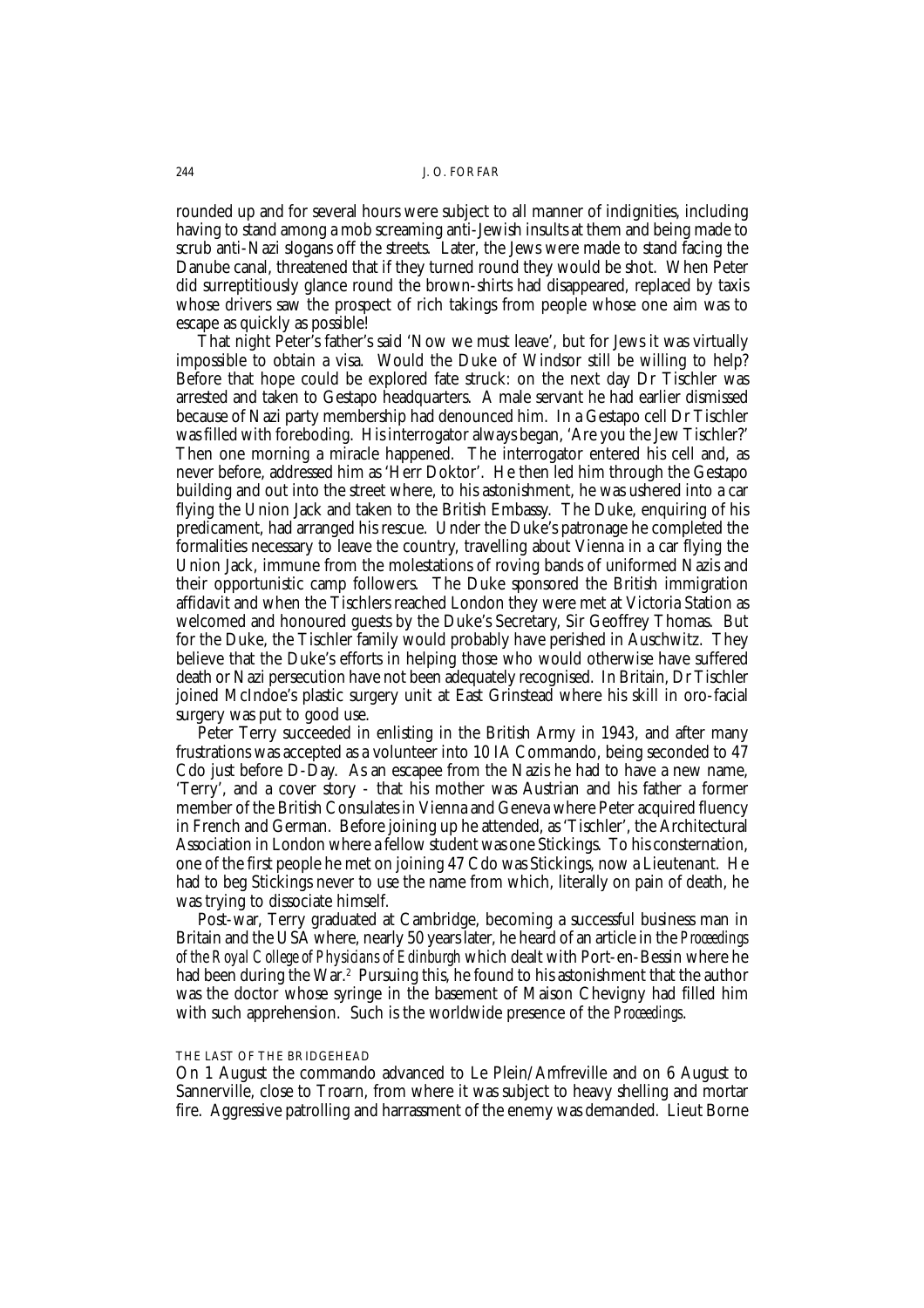and Marines Griffiths and Rowlinson were killed and 34 wounded. On 16 August the commando entered Troarn. The girdle round the Normandy bridgehead was breaking. On 18 August marching men, motorised transport and clanking tanks began fanning out into the French countryside after a retreating Wehrmacht: on 19 August, 47 Cdo crossed the river Dives on a long bearing to the French coast and Fécamp, 70 miles away. The stage of brinkmanship was over.

#### CASUALTIES

From 12 June until 18 August, 47 Cdo suffered 117 casualties out of a total strength of 370, 14 (two officers and 12 other ranks) being killed and 103 wounded. Additionally, 23 wounded from other units and four German soldiers were treated at 47 Cdo's RAP. Such was the toll of 'static' warfare. Of 126 British marines and other servicemen seen at the RAP, 88 (70 per cent) suffered from shrapnel wounds (mortars, mines and shells), 19 (15 per cent) from bullet wounds, and 19 (15 per cent) from other injuries (unspecified lacerations [15], burns [3], blast [1]). The 142 wounding sites, leg and/or foot 70 (50 per cent), trunk 30 (21 per cent), upper limbs 22 (16 per cent), head and neck 20 (14 per cent), reflected the frequency of mortar bombs and mines exploding at ground level. There were few physical illnesses. A sergeant and a corporal, and a corporal from another unit, developed hysterical symptoms which in World War I would have been called shell-shock. These necessitated removal from front-line duties.

### ACKNOWLEDGEMENTS

I wish to thank Mr Peter Terry and Mr John Wetjen for their contributions to this account.

**REFERENCES** 

- <sup>1</sup> Horrocks B. Corps Commander. London: Sidgwick and Jackson, 1977.
- <sup>2</sup> Forfar JO. The battle for Port-en-Bessin. *Proc R Coll Physicians Edinb* 1994; **24:**218-246.
- <sup>3</sup> Georgano GN. World War Two military vehicles. London: The Book Package Co. Ltd, 1994.
- <sup>4</sup> Tulloch JA. Edinburgh Medicine, June 1986; 19-21.<br><sup>5</sup> de Craen AID. Roos PL de Vries AL. Kleijnen J
- <sup>5</sup> de Craen AJD, Roos PJ, de Vries AL, Kleijnen J. Effect of colour of drugs: systematic review of perceived effect of drugs and of their effectiveness. *BMJ* 1996; **313:**1624-6.
- $6\,$  Van der Zee H. The Hunger Winter: occupied Holland 1944-5. London: Jill Norman & Hobhouse, 1982.
- <sup>7</sup> Telford Taylor. The anatomy of the Nuremberg Trials. London: Bloomsbury Publishing Ltd, 1993.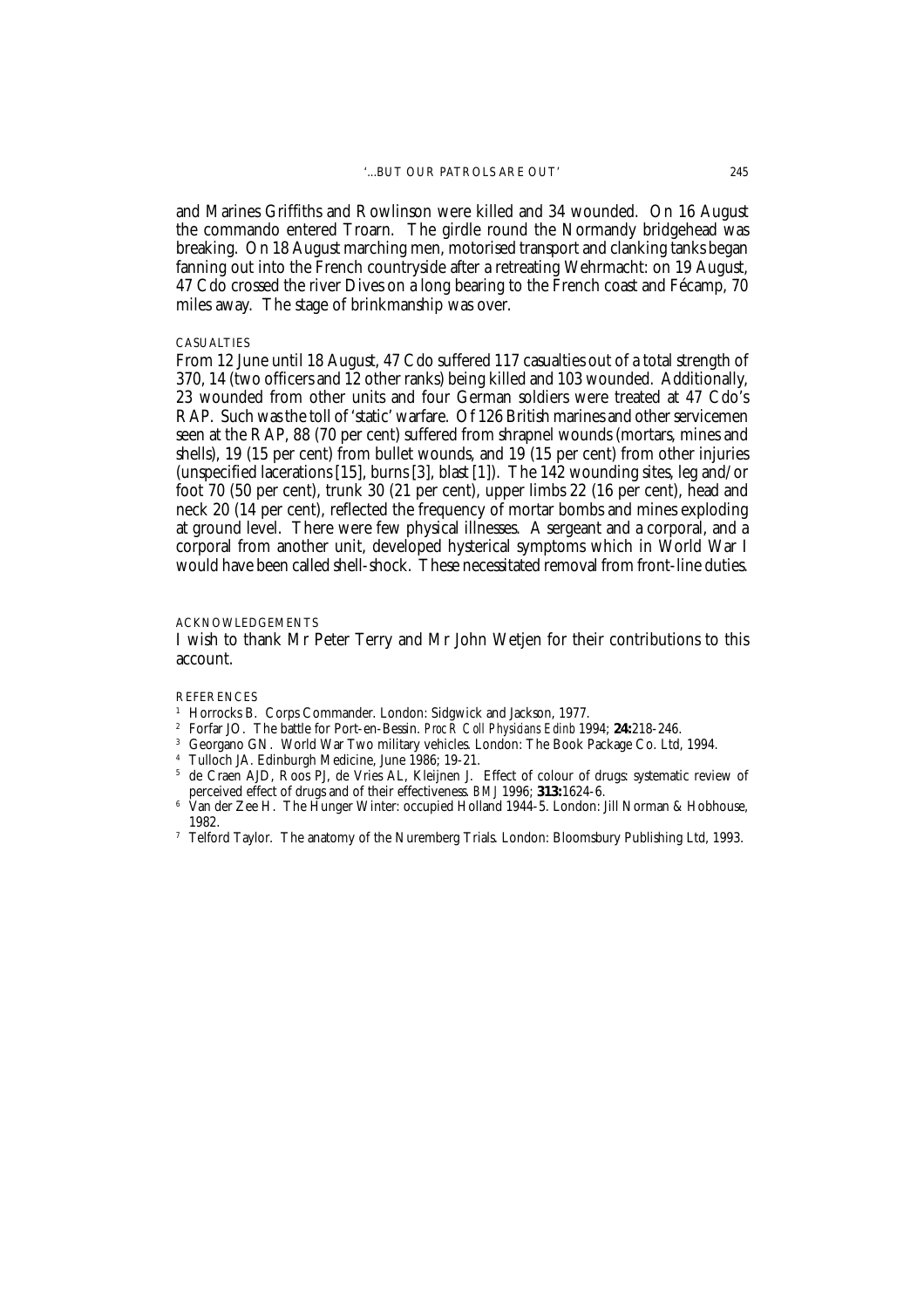# '...BUT OUR PATROLS ARE OUT' 235



### FIGURE 1

Large piece of shrapnel which barely missed one of the medical personnel in the garden of Maison Chevigny. The greater the fragmentation, the greater the risk of being hit: the larger the piece, the more lethal.



FIGURE 2 The Normandy bridgehead (June/August 1944).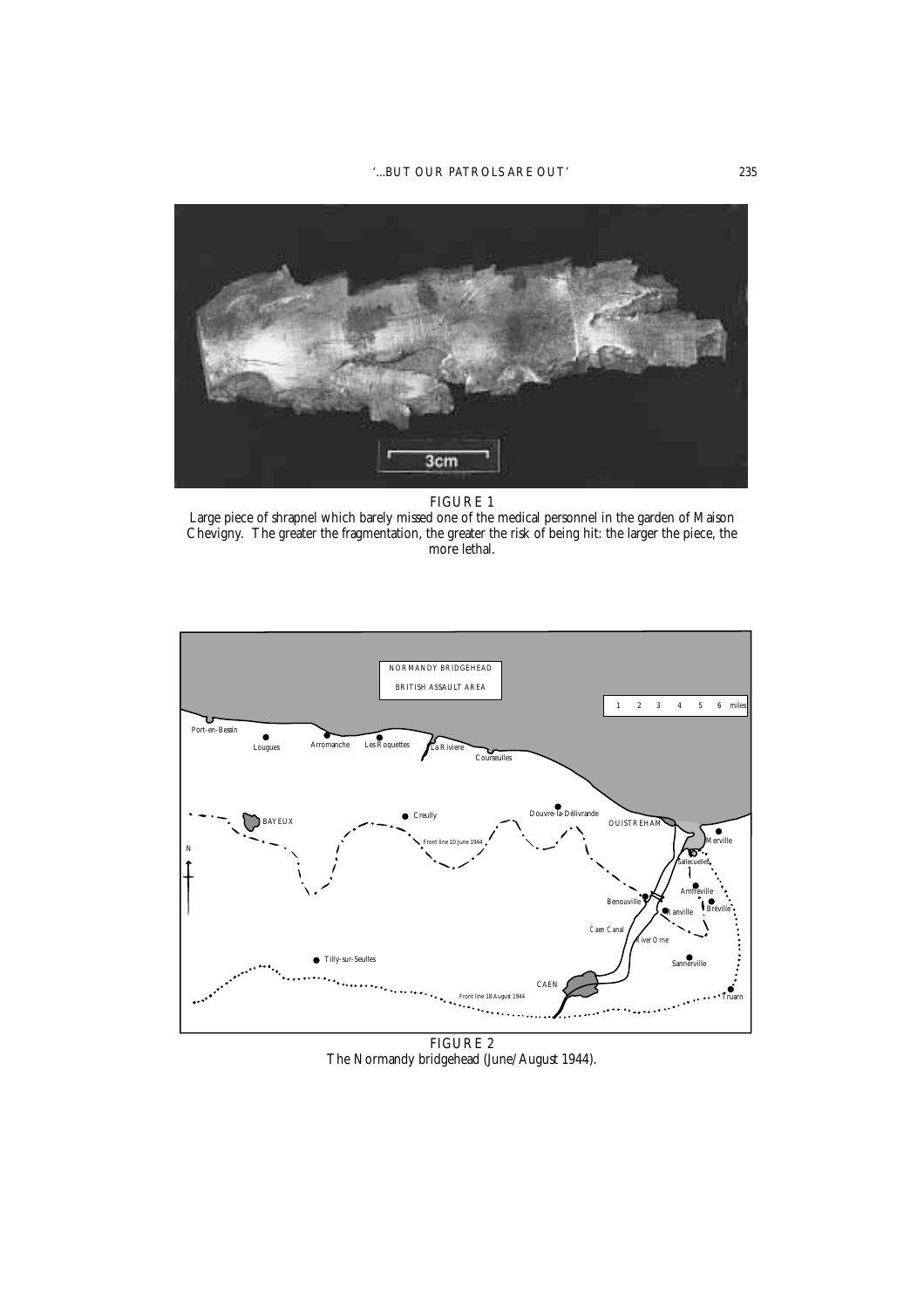# '...BUT OUR PATROLS ARE OUT' 237



FIGURE 4 The village of Sallenelles.



FIGURE 6 Soldiers of the Wehrmacht, 'For them the War is over'. (Crown copyright, Imperial War Museum.)



FIGURE 5 Gliders close to the Orne Bridges (Crown copyright, Imperial War Museum).



FIGURE 7 Maison Chevigny.



FIGURE 9 A jeep used as an ambulance crossing Pegasus Bridge over the Orne: stretcher lying transversely on the bonnet (Crown copyright, Imperial War Museum).





FIGURE 10 Jeep with raised longitudinal stretcher frame (Crown copyright, Imperial War Museum).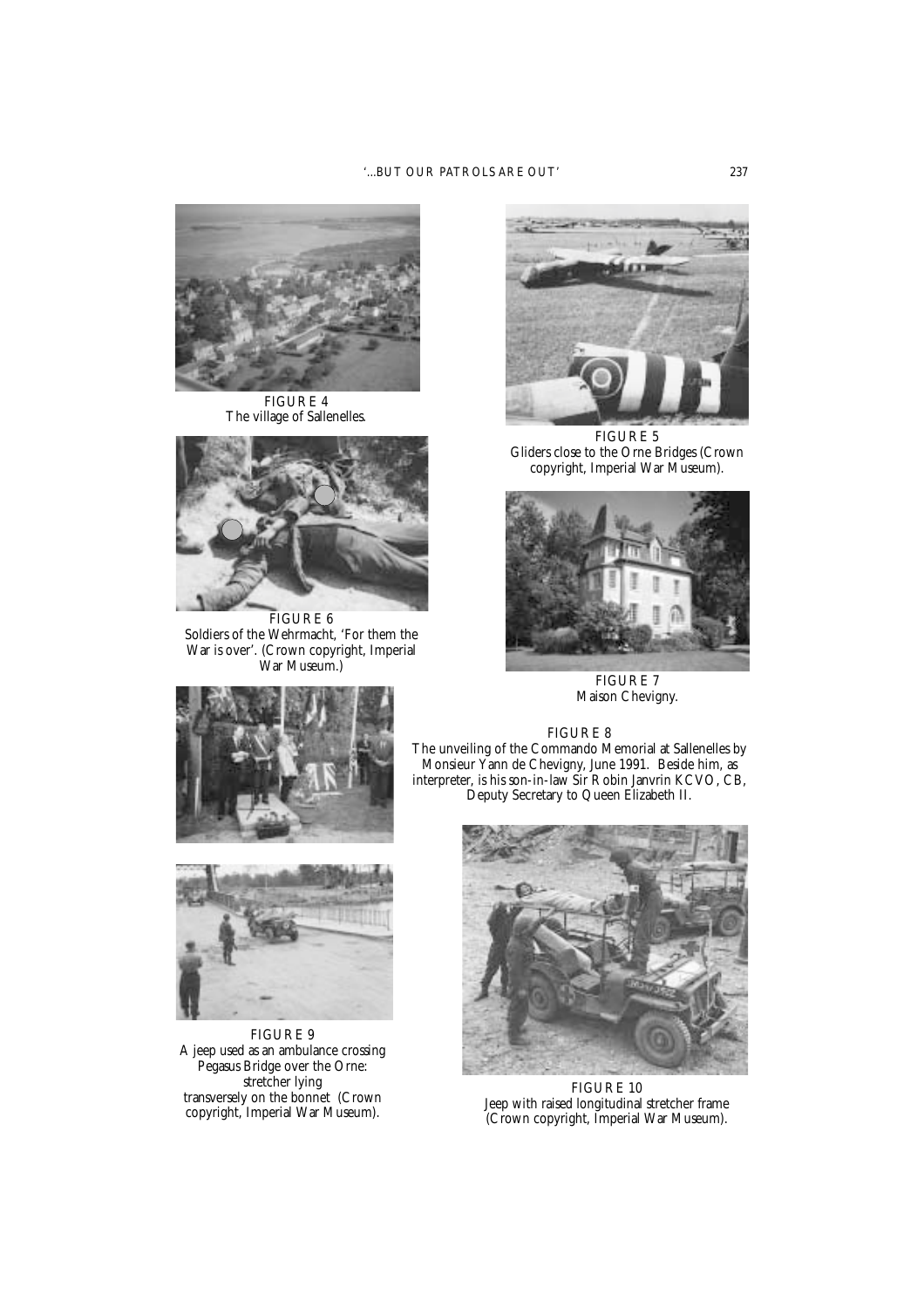

FIGURE 11 The 'Sallenelles Jeep'.



FIGURE 13

Safe conduct pass dropped on the German lines. In large letters in German on the back: 'A message to each German soldier - The War is almost over. After five years you are still alive. Why die in the last week? The prisoners of 1944 will see their families soon again'.



FIGURE 12 Caen after the bombing of 7 July 1944 (Crown copyright, Imperial War Museum).



FIGURE 14 The painting by Leslie Cole (Crown copyright, Imperial War Museum).



FIGURE 15 Seiss Inquart (17) at the Nuremberg trial. Others are: 1. Goering, 2. Hess, 3. Ribbentrop, 4. Keitel, 5. Kaltenbruner, 6. Rosenberg, 7. Frank, 8. Frick, 9. Streicher, 10. Funk, 11. Doenitz, 12. Raeder, 13. Schirach, 14. Sauckel, 15. Jodl, 16. Papen, 18. Speer.